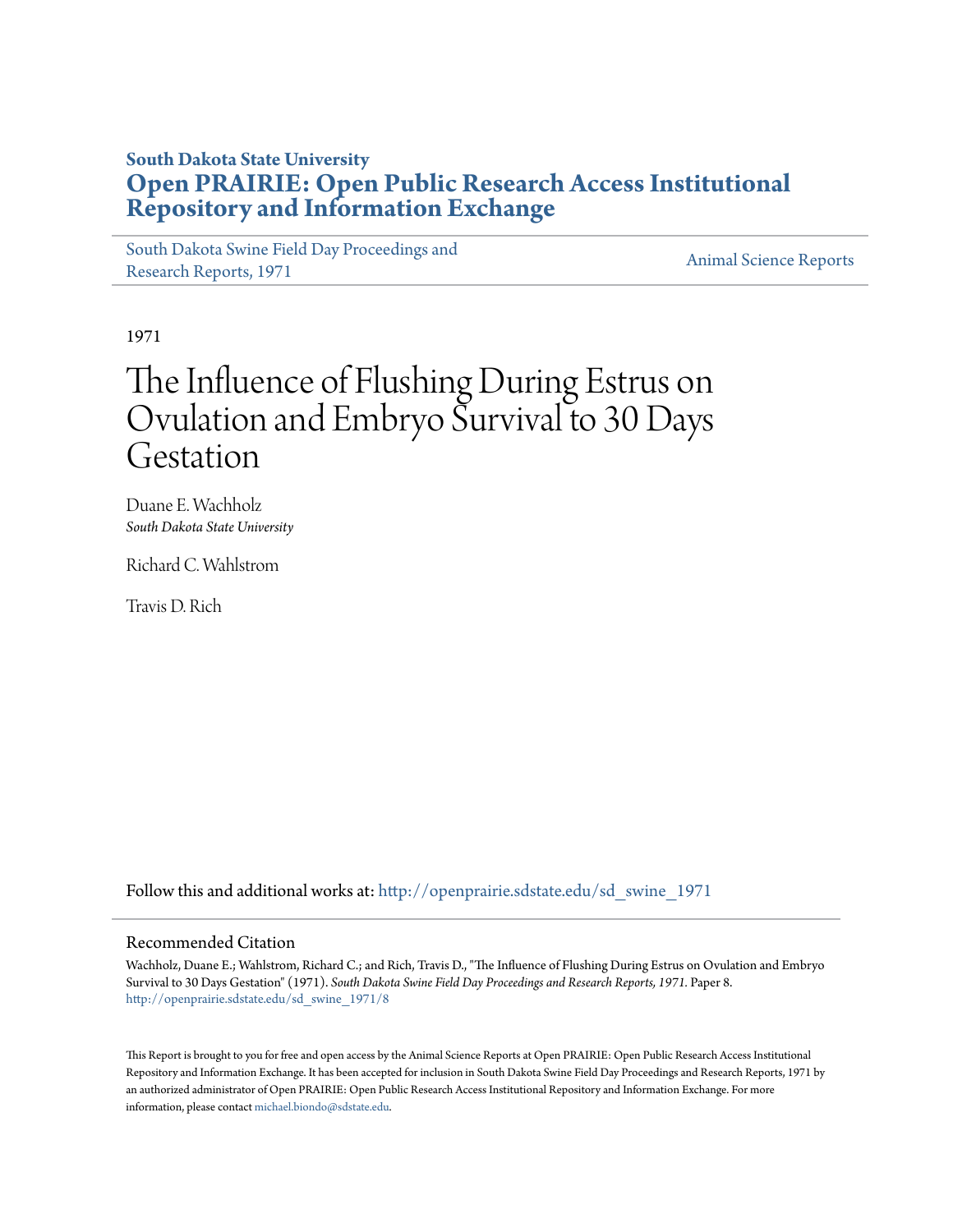#### South Dakota State University Brookings , South Dakota

Department of Animal Science Agricultural Experiment Station A. S. Series 71-36

The Influence of Flushing During Estrus on Ovulation and Embryo Survival to 30 Days Gestation

Duane E. Wachholz, Richard C. Wahls trom and Travis D. Rich

Numerous experiments have demonstrated that ovulation rate may be increased by feeding a higher level of energy for several days preceding heat. This response is generally referred to as "flushing. " Some producers have made flushing a routine practice. High energy levels , however, if continued after the flushing period or immediately after breeding, are antagonistic to embryo survival.

English workers have reported that doubling the feed from 4 to 8 lb. for one feeding after breeding tended to increase the number of ovulation sites and the number of pigs born. Workers at Kentucky have also found similar results when gilts were fed ad libitum for a 12-hour period following breeding. Previous work done at this station has failed to confirm these reports. The experiment reported here is a further attempt to substantiate this work under South Dakota conditions.

#### Experimental Procedures

Thirty-seven crossbred gilts were fed ad libitum until they reached 210 lb. of b ody weight at which time they were placed on an interval feeding regime of 2 hours ad libitum fed three times weekly. Approximately 2 weeks before breeding commenced (10 months of age) , gilts were fed 4 lb. of a 14% protein feed daily. Gilts were checked for heat twice daily, bred at the first sign of heat and again 24 hours later. Treatment A gilts, control, were fed 4 lb. of feed and Treatment B gilts, flushed, were fed 8 lb. of feed approximately 12 hours after first service. On the day following breeding, gilts did not have access to any source of feed except that amount fed 12 hours after breeding. On the second day after breeding, all gilts were placed on a 4 lb. per day feeding. Between 24 and 30 days of gestation, all gilts were slaughtered, reproductive tracts removed and checked for pregnancy. Measurements taken were number of corpora lutea (CL), which is an indicator of ovulation rate, and number of live and dead embryos.

#### **Results**

Table 1 contains the data obtained in this experiment. Probably due to the double service, conception rate for both treatments was high. Estimates of ovulation rate (Avg. No. CL) were similar for both treatments. Gilts on Treatment A averaged 15.1 corpora lutea and those on Treatment B averaged 14.9. Gilts fed the 8 lb. of feed following b reeding, Treatment B, did show a s light advantage in number of live embryos  $(13.4 \text{ vs. } 12.5)$  but also had slightly more dead embryos  $(0.3 \text{ vs. } 12.5)$ 0.1). Because of the higher number of embryos present, gilts fed the higher energy (8 lb. of feed) had an advantage in implantation rate (92. 2 vs. 82.9%) and embryo survival rate (90.0 vs. 82.5%).

These data suggest that ovulation rate is not increased by doubling the feed from 4 to 8 lb. for one feeding after breeding and that only a slight advantage is ob tained in implantation and embryo survival rates.